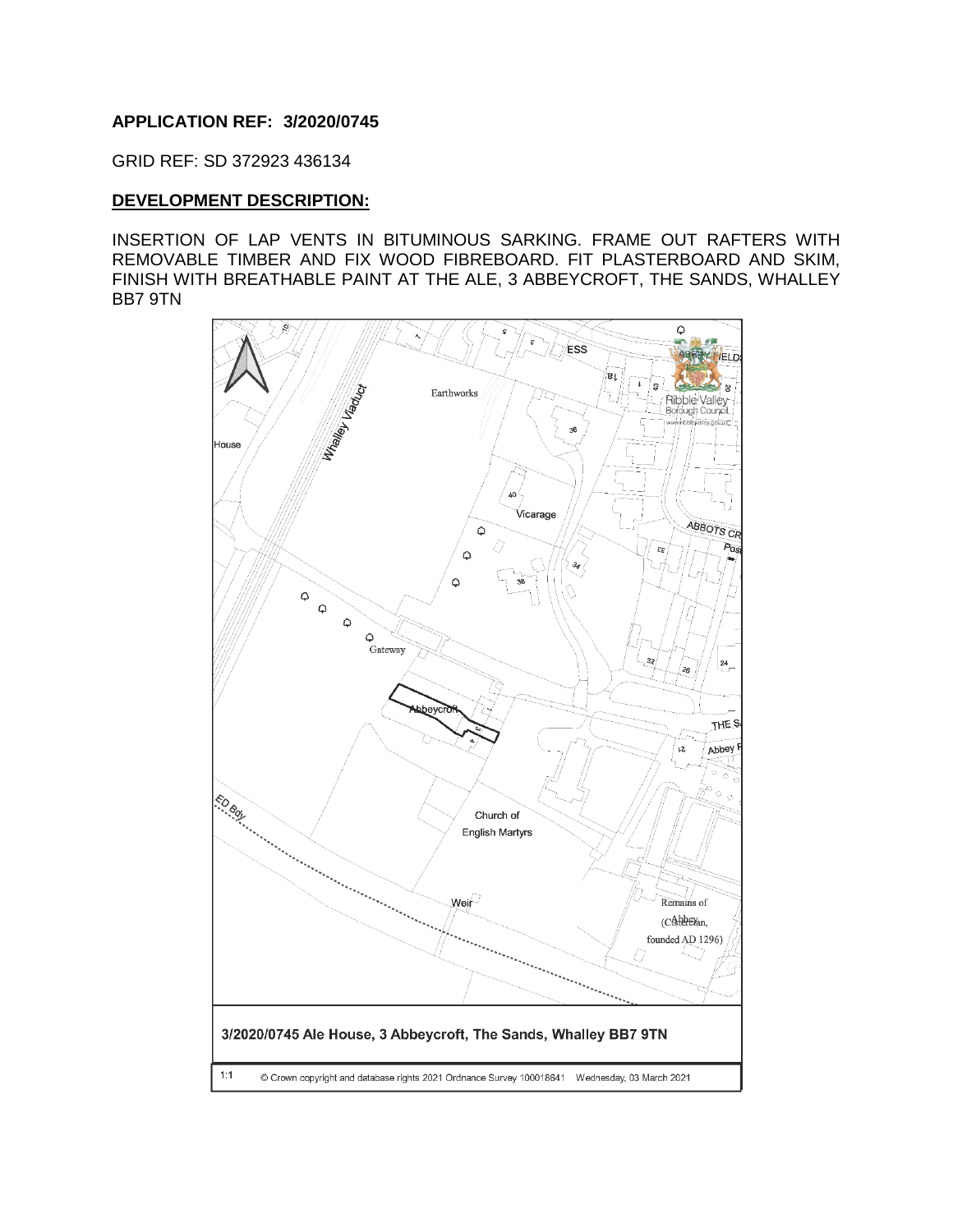# **CONSULTEE RESPONSES/ REPRESENTATIONS MADE:**

## **PARISH COUNCIL:**

No comments received.

## **LANCASHIRE COUNTY COUNCIL (ARCHAEOLOGY):**

No objections.

## **HISTORIC AMENITY SOCIETIES:**

Consulted, no representations received.

## **RVBC COUNTRYSIDE:**

A condition is recommended in respect to the possible event of bats being disturbed during construction.

## **ADDITIONAL REPRESENTATIONS:**

None received.

#### 1. **Site Description and Surrounding Area**

1.1 '1,2 and 3 Abbeycroft' is a Grade II listed building prominently sited (gable to the road) within Whalley Conservation Area and the setting of listed buildings and a scheduled monument (Whalley Abbey). The Planning Inspector at APP/T2350/W/16/3148135 (1 and 2 Abbeycroft; 24 October 2016) identifies:

#### 2. **Proposed Development for which consent is sought**

2.1 Listed building consent is sought for a replacement attic ceiling. The submitted information states that an earlier ceiling was removed prior to roof repairs in the 1990s. The existing ceiling is unauthorised and this application seeks to regularise this situation.

## 2.2 A Heritage Impact Statement was submitted in January 2021. This identifies:

 "it must be demonstrated that the air gap above the insulation has the ability for the air to flow and not stagnate, thus causing surface and interstitial condensation. Additionally, the use of modern materials such as cement based plasterboard and plaster skim can often be considered to lack historic authenticity, integrity and quality, particularly when proposed in buildings of high to exceptional historic significance" (2.10 Note).

 "The proposals broadly comprise the removal and replacement of the modern plasterboard/skim, surface and friction fitted insulation. The proposals specify the use of wood fibreboard insulation surface fixed to the rafter (and possibly friction fitted, leaving a minimum of 50mm air gap over). The fibreboard is then to be rendered and skimmed with a lime-based plaster and finished with a breathable paint. Prior to the installation of the proposed insulation, lap ventilators are proposed to be installed within the existing membrane" (3.0).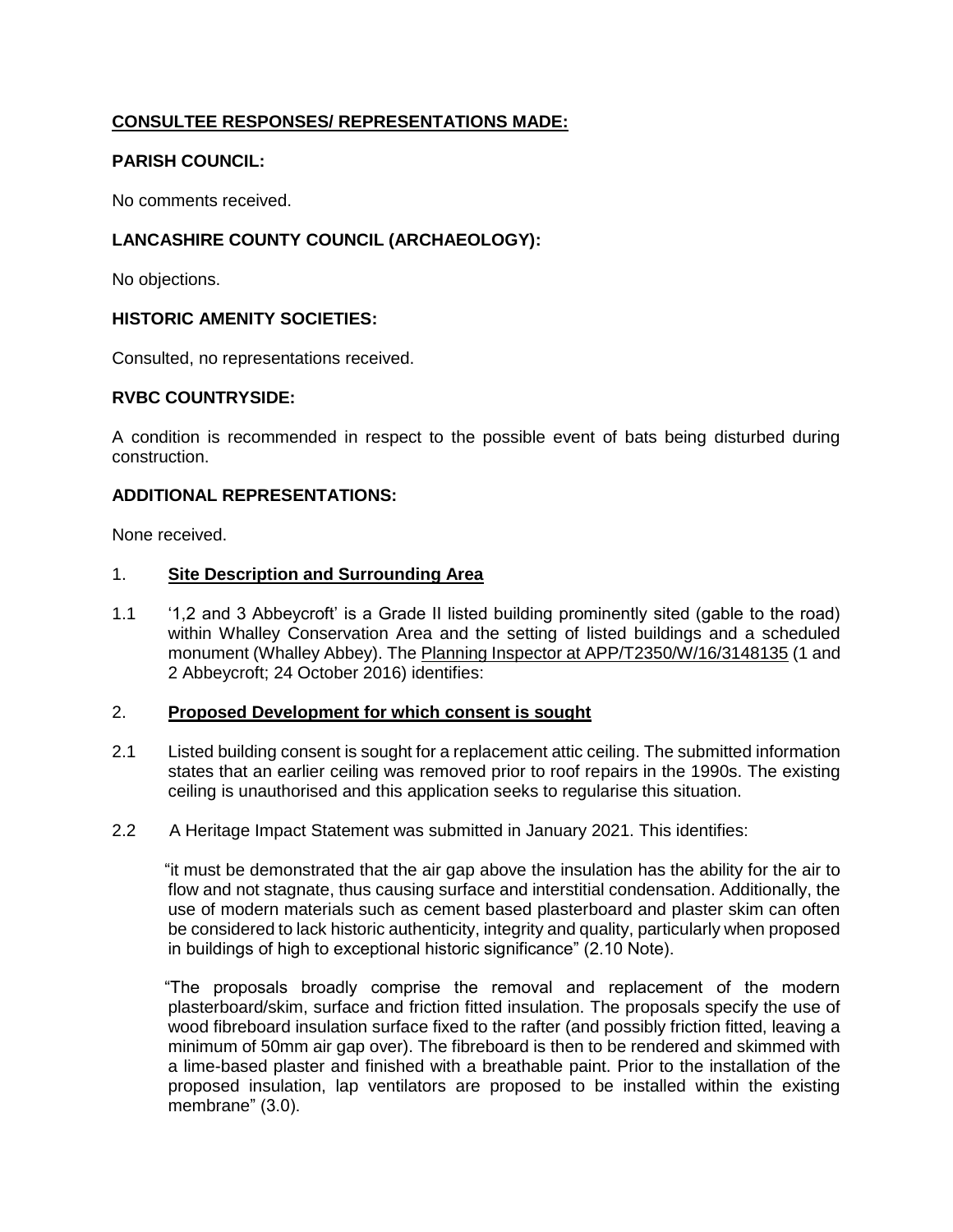"The proposals depart slightly from 'best practice' in terms of retaining the existing roof membrane *(modern bituminous felt membrane; non-breathable - not air permeable building fabric*), however, the proposals present the most appropriate and least invasive solution" (5.3).

 "previous works of circa 2015 … it cannot be guaranteed that they will not be causative of harm over time. Therefore, the removal of the modern insulation and plasterboard is welcomed" (5.5).

 "The impact of the proposals on the architectural (aesthetic) values attributed to the building and its setting are entirely benign" (4.1).

 "no significant risk in terms of unnecessarily compromising the significance of the heritage asset and that the objectives set out by Historic England and the National Planning Policy Framework have been met insofar as … the long-term consequences of the proposals can, from experience, be demonstrated to be benign, or the proposals are designed not to prejudice alternative solutions in the future" (5.9).

#### 3. **Relevant Planning History**

3/2019/0195 - Insulation of roof by inserting rigid foam insulation board push fitted between the joists and 80mm insulation below the joist and covering with 12mm fire-proof plasterboard. Resubmission of application 3/2017/1019. LBC refused 31 January 2020.

3/2017/1019 - Insulation of roof by inserting 50mm kingspan foam between the timbers and covering with 12mm fire-proof plasterboard. LBC refused 21 December 2017.

3/2017/0221 - Replacement of all existing windows with timber, double-glazed units. LBC granted 21 July 2017.

3/2017/0730 - Flood defence to external back door. To be demountable aluminium system with anodized aluminium side posts to be concealed by powder coating to match existing door frames. Back door 1200 high, each will have an angle bracket with 7 holes per angle, starting 50mm down with 150 mm between each. Holes 6mm wide at 2 Abbeycroft. LBC granted 5 October 2017.

3/2017/0156 - Proposed alterations to a Grade II Listed Building by replacing the existing hardwood front door for a bespoke timber flood door at 2 Abbeycroft. LBC granted 20 April 2017.

3/2016/0726 - Replace front and rear doors with timber flood doors (resubmission of application 3/2016/0351). LBC granted 24 August 2016.

3/2016/0351 - Replacement front and back doors and installation of timber flood doors. LBC refused 22 June 2016.

3/2017/0088 - Proposed demolition of external toilet block and the construction of a single storey extension at the rear of 1 and 2 Abbeycroft. LBC refused 19 April 2017. Appeal dismissed 3 November 2017.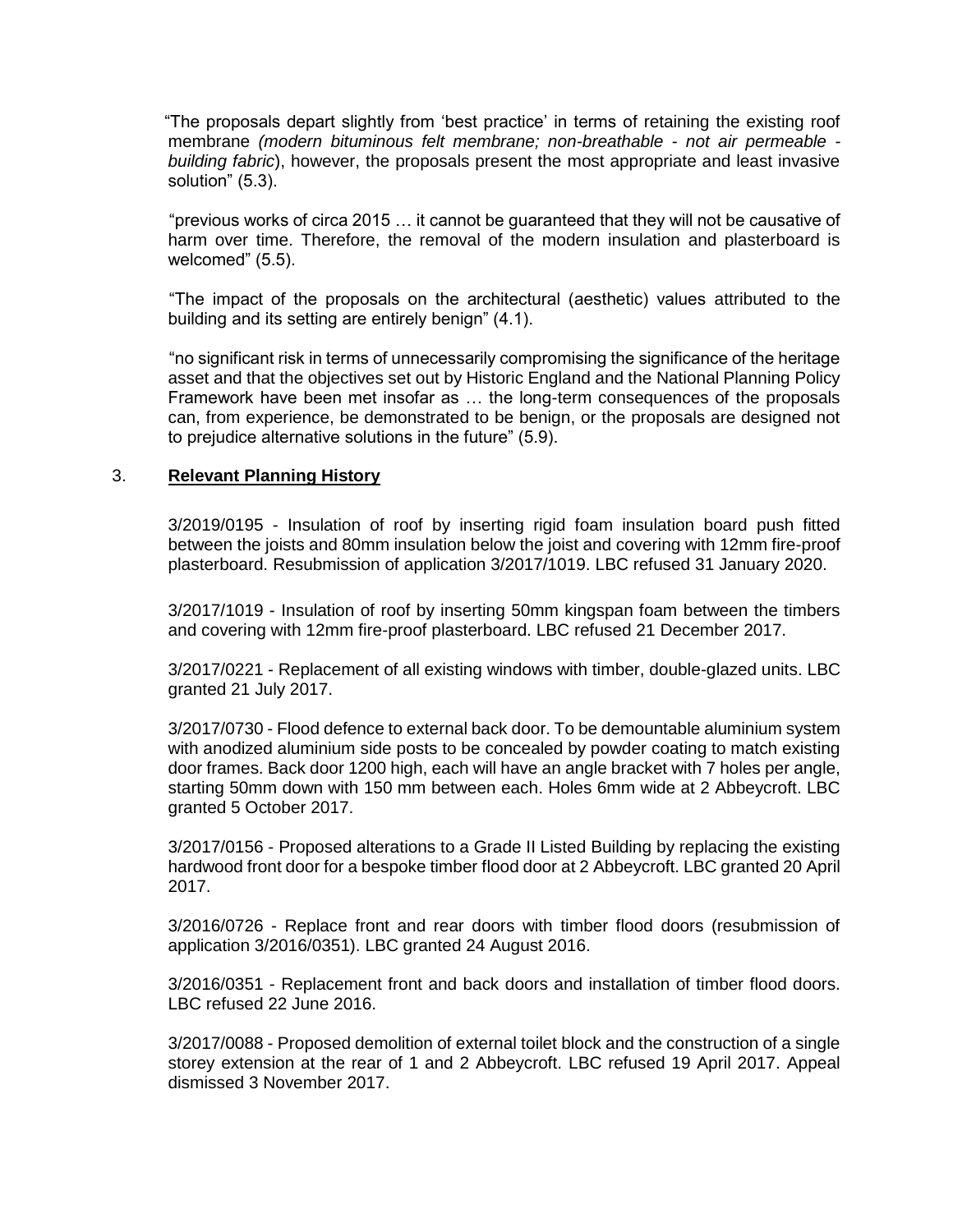3/2016/022 - Proposed demolition of external toilet block and the construction of a single storey extension at the rear of 1 and 2 Abbeycroft. PP refused 26 February 2016. Appeal dismissed 24 October 2016.

3/2015/0058 (LBC) - Install ceilings to all roof spaces with Kingspan 50mm insulation then fireboards. Replace 20th century staircase with like for like replacement into the loft space. Replace and reskim internal stud partition and staircase to small storage area. Rewiring and replumbing. Repair and restore the main staircase on a like for like basis (3 Abbeycroft). LBC refused (for part implemented works) 17 February 2017.

3/2013/0056 (PA) & 0057 (LBC) - Proposed internal alterations to a Grade II Listed Building (2 Abbeycroft). Granted 25 April 2013 and 26 April 2013.

3/2012/0898/P (LBC) & 3/2012/0897/P (PA) - Alterations to a Grade II listed building both internal and to rear elevation at 2 Abbey Croft. Refused 21 November 2012.

3/2012/0515 & 0516 – Internal and external alterations to a Grade II listed building (2 Abbeycroft). LBC and PP refused 31 July 2012.

3/2011/0207 (LBC) - Proposed installation of toughened glass in the windows that are below 800mm as per building control regulations. Windows to be the same size, colour and style as existing but there will be a small logo in the bottom corner of the windows to show that it is toughened glass. LBC granted 15 September 2011.

3/2010/0402/P (LBC) - Replacement windows and minor internal alterations at No 1. LBC granted 21 October 2010.

3/2010/0162/P (LBC) - Retrospective application for replacement windows and minor internal alterations at No 1. LBC refused 23 April 2010.

3/1993/0393 – addition of first floor window in gable end (No 1). LBC granted 17 August 1993.

3/1993/0385 & 0386 – Amended alterations to convert property into two dwellings plus first floor extension and rear porch at 3 Abbeycroft. PP and LBC granted 13 August 1993.

3/1992/0329 & 0330 – Proposed formation of new party wall, recreate two dwellings, alterations to windows, restoration of door and new side door at 3 Abbeycroft. PP and LBC granted 29 July 1992.

3/1987/0133 & 0134 – roof repairs (1-3 Abbeycroft). LBC granted 12 May 1987.

#### 4. **Relevant Policies**

Planning (Listed Buildings and Conservation Areas) Act 1990. 'Preservation' in the duties at sections 16, 66 and 72 of the Act means "doing no harm to" (*South Lakeland DC v. Secretary of State for the Environment* [1992]).

National Planning Policy Framework (NPPF) National Planning Policy Guidance (NPPG)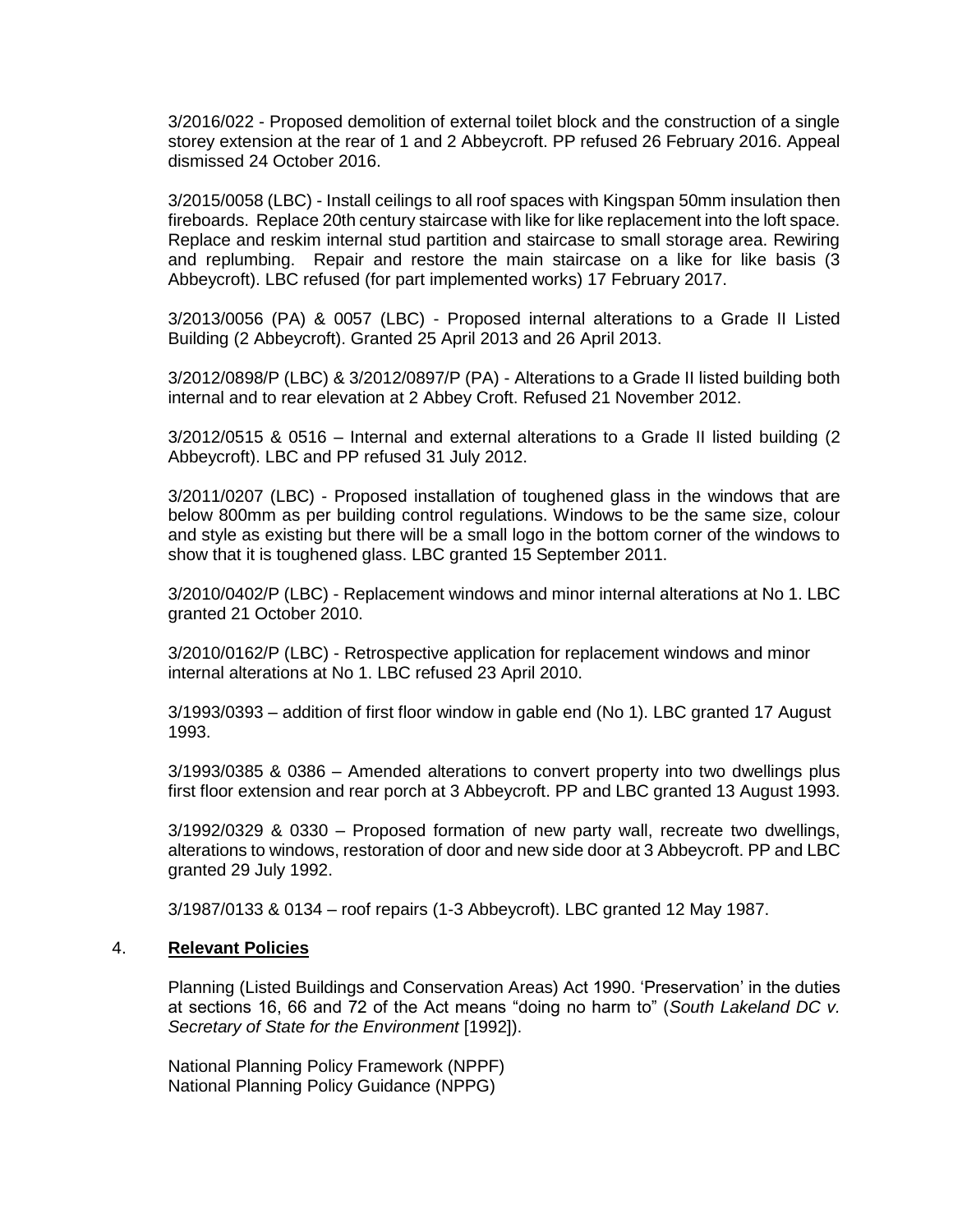Ribble Valley Core Strategy: Key Statement EN5 – Heritage Assets Policy DMG1 – General Considerations Policy DME4 – Protecting Heritage Assets

## 5. **Assessment of Proposed Development**

- 5.1 Impact upon the special architectural and historic interest of the listed building, the setting of listed buildings and the scheduled monument and the character and appearance of Whalley Conservation Area:
	- 5.1.1 The applicant states that a ceiling was present before the roof repairs of the 1990s and the conservation agent identifies that the impact of the proposals on the architectural (aesthetic) values are entirely benign.
	- 5.1.2 In respect to building fabric, the agent states that the long-term consequences of the proposals can, from experience, be demonstrated to be benign, or the proposals are designed not to prejudice alternative solutions in the future. The applicant has been asked for confirmation from his conservation agent that this means no 'harm' to the special architectural and historic interest of the listed building (see the legal duty at section 16 of the Act) and Committee will be informed of his response before decision. In the event of this confirmation being received, the works will not harm the appearance or historic fabric of the building and are acceptable.

#### 5.2 Impact upon protected species:

5.2.1 The condition suggested by RVBC Countryside will ensure that bats are protected during construction works.

## 6. **Observations/Consideration of Matters Raised/Conclusion**

6.1 Therefore, in giving considerable importance and weight to the duties at section 16, 66 and 72 of the Planning (Listed Buildings and Conservation Areas) Act 1990 where applicable and in consideration to NPPF and Key Statement EN5 and Policies DME4 and DMG1 of the Ribble Valley Core Strategy it is recommended that listed building consent be granted.

**RECOMMENDATION:** That LISTED BUILDING CONSENT should be GRANTED subject to the following conditions:

1. The development hereby permitted shall be commenced before the expiration of three years from the date of this permission.

REASON: Required to be imposed pursuant to Section 18 of the Planning (Listed Buildings and Conservation Areas) Act 1990.

2. The development shall be undertaken in accordance with the specifications in the Heritage Impact Statement submitted in January 2021.

REASON: The proposals have been subject to agreed amendments.